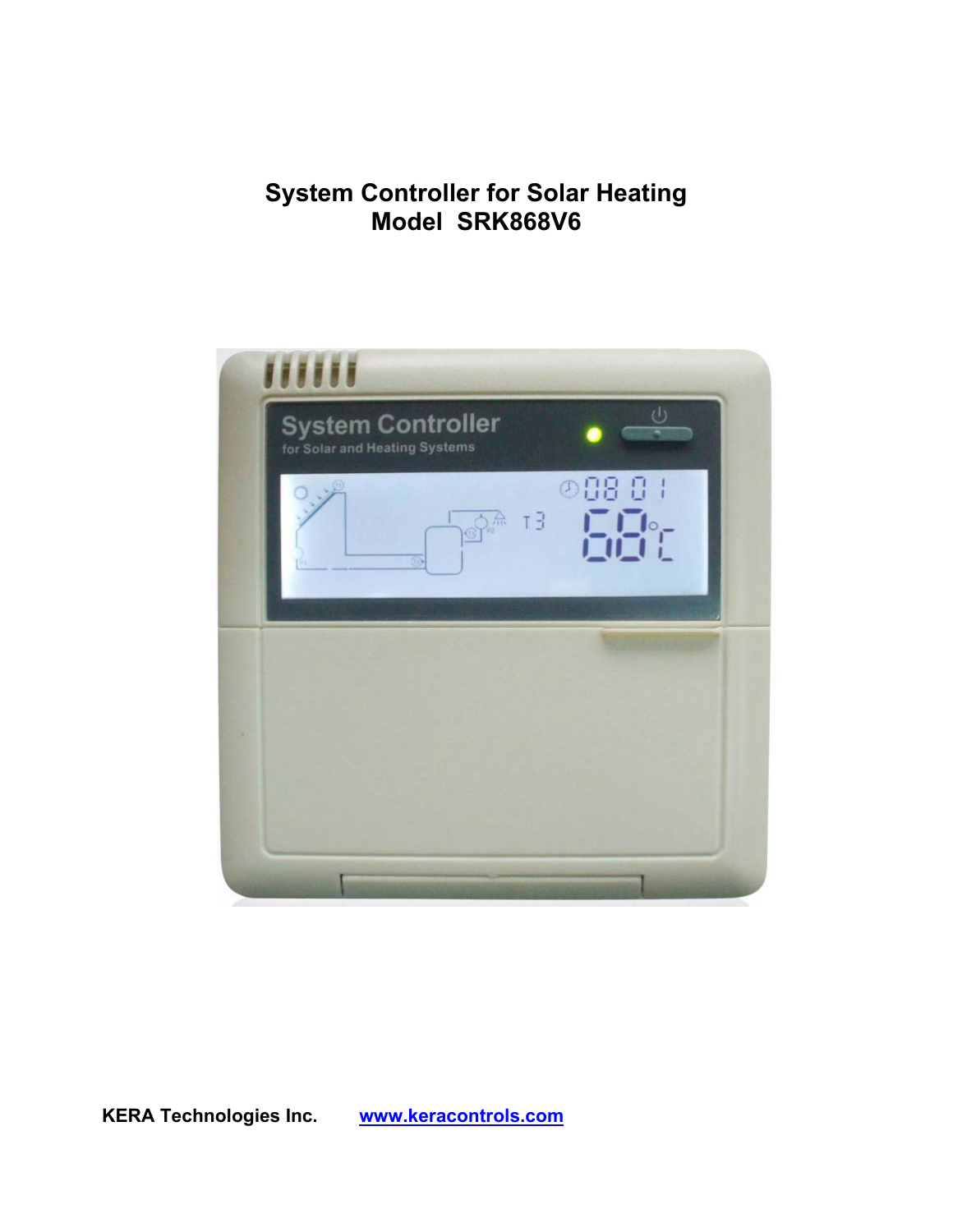#### Solar Controller SRK868V6

## **Solar Controller Kit**



### **Kit Contents:**

| Item | <b>PCS</b> | <b>Description</b>                                    |  |
|------|------------|-------------------------------------------------------|--|
|      |            | Control Panel with LCD display and Control Key Pad    |  |
| ົ    |            | <b>Power Module with Wiring Terminal strip</b>        |  |
| 3    | 2          | NTC Temp. Probes for Water Tank (upper and lower)     |  |
|      |            | NTC Temp. Probe for Water Pipe (Optional)             |  |
|      |            | PT100 Temp. Probe for Solar Panel                     |  |
| 6    |            | <b>Mounting and wiring hardware</b>                   |  |
|      |            | <b>Installation and Operation Instructions manual</b> |  |

#### **Features:**

- **Suitable for most types of Solar Heating systems**
- **LCD display with backlight**
- **Internal real time Clock with backup**
- **3 temperature sensor probes + 1 optional**
- **1 Output for Solar circulating pump**
- **1 Output for User Hot Water circulating pump**
- **1 High Power Output for water tank Booster Heating**
- **1 Output for optional valve for overheat cooling**
- **Programmable Temperature Differential on Solar Collector side**
- **Selectable Celsius or Fahrenheit**
- **Programmable Water Tank Temperature and Time for Booster heating**
- **Programmable Time ( of day ) and Temp. for User Hot Water circulation**
- **Programmable Tank overheat protection**
- **Programmable Solar Collector freeze protection with reheating**
- **Monitoring and display off all temperature sensors**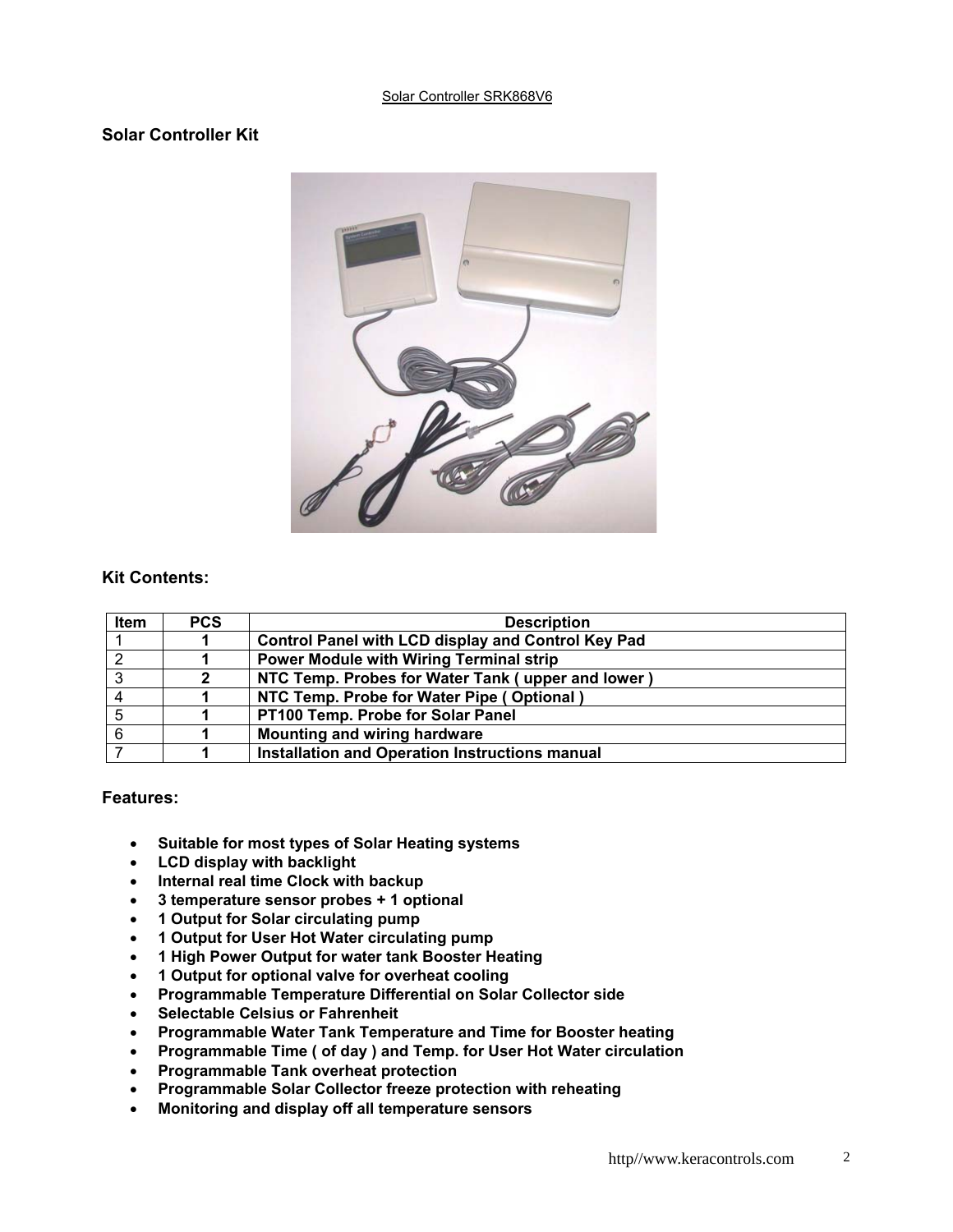## **Control Panel**



| <b>Item</b> |                                                                         | <b>Description</b>                                               |
|-------------|-------------------------------------------------------------------------|------------------------------------------------------------------|
|             | <b>Green lamp</b>                                                       | Supply Power ON indicator                                        |
| 2           | <b>ON/OFF pushbutton</b>                                                | Controller ON/OFF switch (and special functions)                 |
| 3           | " $\overline{N''''}$ " Adjust                                           | Adjustment UP, DOWN buttons                                      |
| 4           | AT.                                                                     | Solar Temperature Difference preset mode                         |
| 5           | <b>Manual ▲T</b>                                                        | Manual ON/OFF switch for Solar circulating pump (P1)             |
| 6           | OK.                                                                     | Activate/Deactivate selected function                            |
|             | $\overline{{}^{\circ}C}/F$                                              | Celsius / Fahrenheit selection                                   |
| 8           | <b>SET</b>                                                              | Start some preset modes or activation of some special functions  |
| 9           | <b>Pipe timing</b>                                                      | Timer Programming mode for Hot Water circulating pump (P2)       |
| 10          | <b>Recovery</b>                                                         | Reset to factory default settings                                |
| 11          | <b>Temp. Display</b>                                                    | Display the temperature readings                                 |
| 12          | <b>Clock</b>                                                            | Set the Clock                                                    |
| 13          | <b>Heating</b>                                                          | Auto Time/Temperature Program and Manual control of Booster Heat |
| 14          | $\mathfrak{m} \blacktriangleleft$ " $\mathfrak{m} \blacktriangleleft$ " | Cursor control during preset                                     |
| 15          | <b>Display screen</b>                                                   | LCD display with LED backlight                                   |